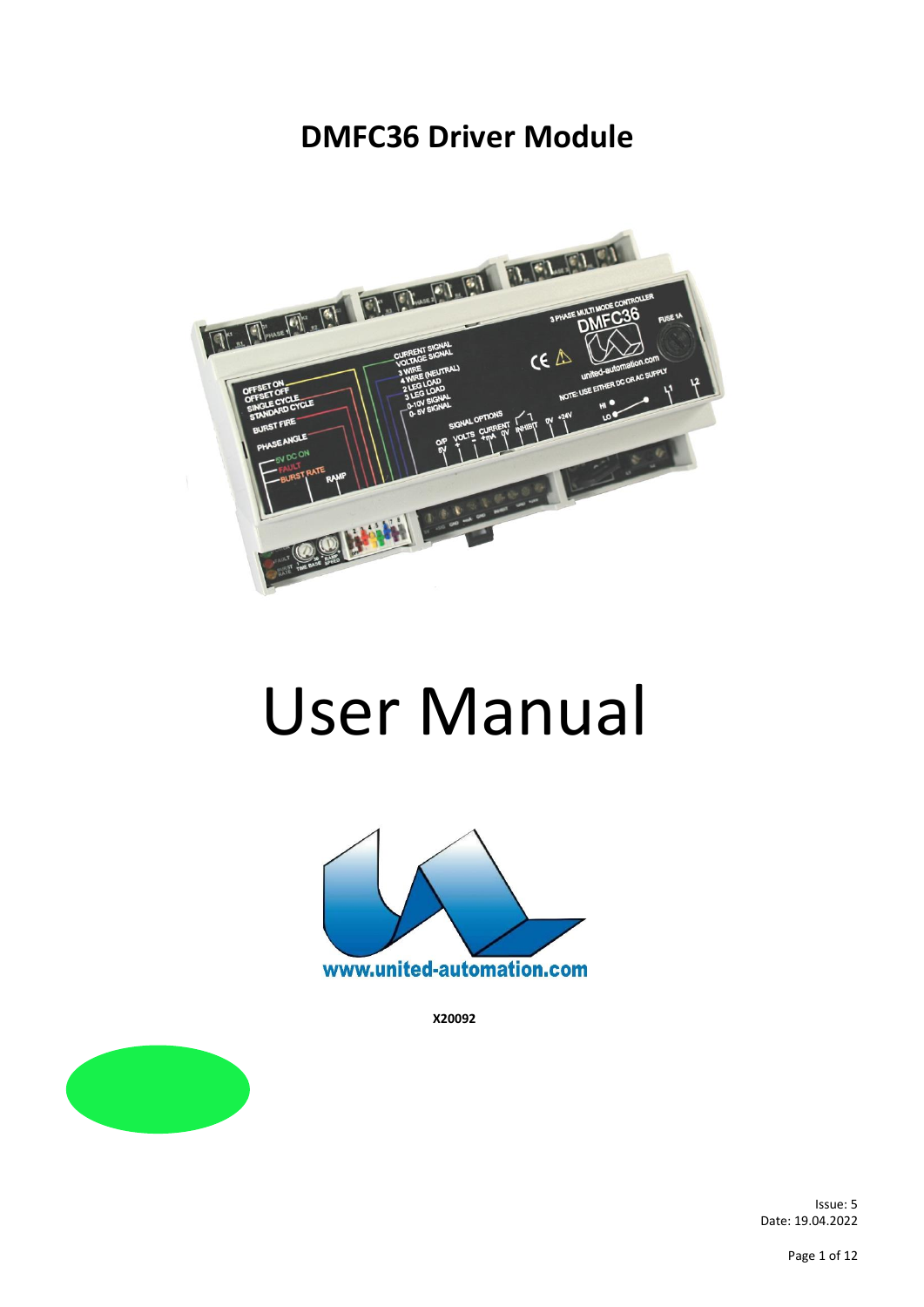#### **KEY FEATURES**

- Standard DIN Rail Mounting.
- Selectable modes of control: Phase Angle or Burst Fire (Single-Cycle/Dual-Cycle & adjustable STD Burst Firing).
- On Board Indication of Power, Burst-Rates & Fault conditions.
- Inhibit input.
- Wide Range of Control Options (0-5V, 0-10V, 1-5V, 2-10V, 0-20mA, 4-20mA, Manual Potentiometer).
- On board protection fuse.
- Isolated Pulse Transformer outputs.
- Soft Start.
- Auto Phase-Rotation detection.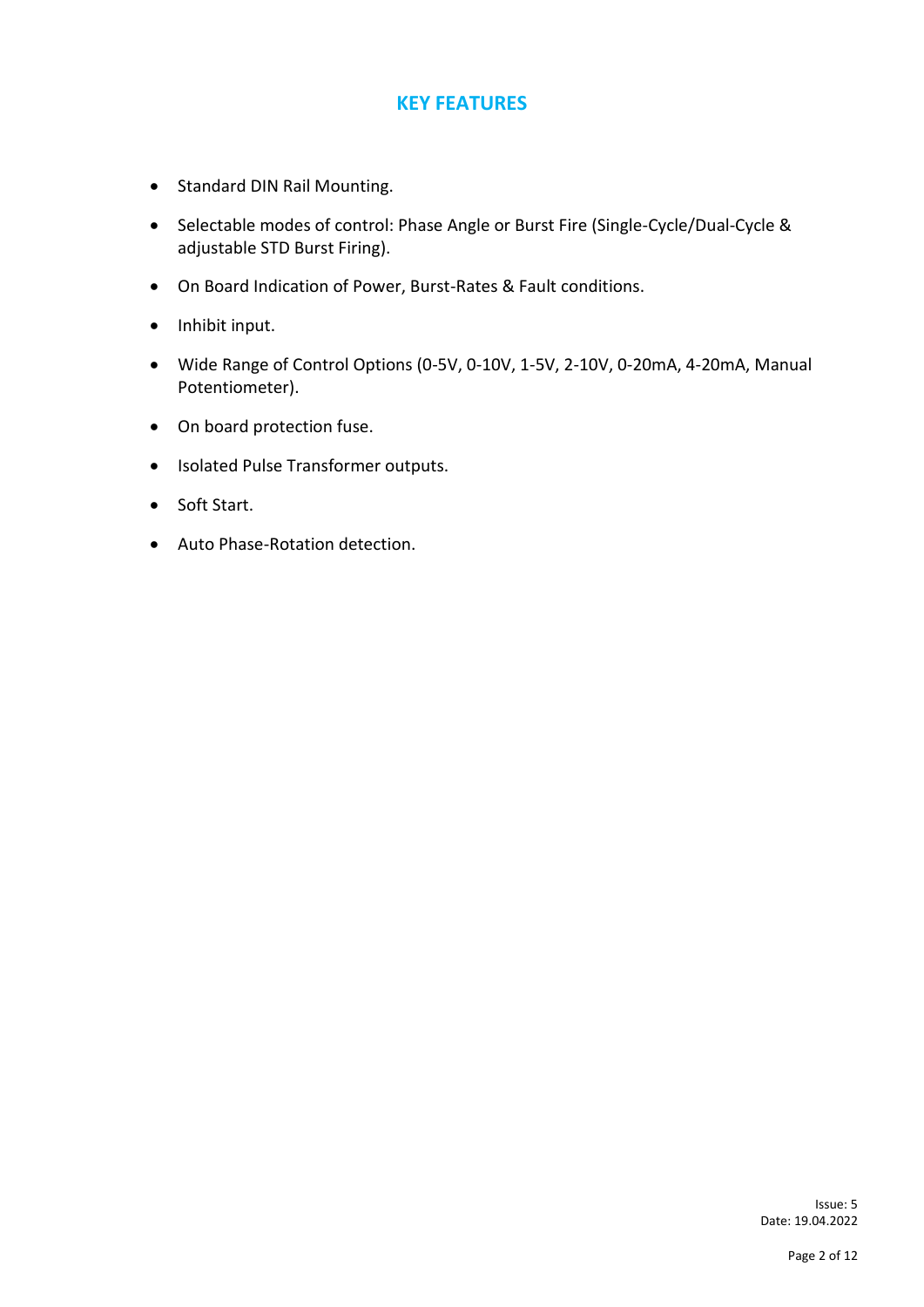#### **INTRODUCTION**

The DMFC36 driver module has been designed to offer both phase angle & burst fire control of thyristor controllers driving Resistive loads. The Single-Cycle & Dual-Cycle options offer the fastest burst rates possible, providing very accurate control and minimising Harmonic distortion & Flicker within the system. In addition, the standard variable burst rate, adjustable from 1 to 30 seconds, is also available. The DMFC36 software also includes auto phase rotation.

Designed to be used in conjunction with a thyristor assembly or supplied on one of our complete thyristor controllers, the DMFC36 offers a highly versatile and cost effective solution in a wide variety of applications.

The DMFC36 is commonly used in three phase applications with both 3-Wire and 4-Wire load configurations (including Closed-Delta, Floating-Star & Star to Neutral), where all three limbs are controlled (fully controlled circuit).

The DMFC36, operating in Burst-Fire mode, is also commonly used in three phase, 3-Wire load configurations (including Closed-Delta & Floating-Star), where only two limbs are controlled (2/3rds controlled circuit).

For ease of mounting & for protection purposes, the controller comes in a DIN Rail Enclosure.

#### **TECHNICAL SPECIFICATIONS**

| <b>Std Supply Voltage</b>       | 420/460 VAC selectable via LINK J1 (other supply voltages available)                                   |  |
|---------------------------------|--------------------------------------------------------------------------------------------------------|--|
| Supply Frequency                | 50/60 Hz                                                                                               |  |
| <b>Auxiliary Supply Voltage</b> | 24V AC/DC (500mA minimum)                                                                              |  |
| Power Consumption               | 7VA                                                                                                    |  |
| <b>Internal Fusing</b>          | 1 Amp 32mm fuse                                                                                        |  |
| <b>Protection Rating</b>        | <b>IP20</b>                                                                                            |  |
| <b>Operating Temp Range</b>     | $0-65^{\circ}$ C                                                                                       |  |
| <b>Input Signal Options</b>     | 0-5VDC, 0-10VDC, 1-5VDC, 2-10VDC, 0-20mA, 4-20mA, Manual Potentiometer                                 |  |
| <b>Output Specification</b>     | Pulse transformer picket-fence 25kHz pulse output. Initial pulse 500mA &<br>Sustaining pulses of 250mA |  |
| <b>Output Isolation</b>         | 3.5 KV                                                                                                 |  |
| Soft Start (Ramp Speed)         | 0-30 seconds (adjustable)                                                                              |  |
| STD Burst-Fire Cycle Time       | Minimum 1s to Maximum 30s variable. Selectable via switch SW1                                          |  |
| Rapid Burst-Fire Cycle Time     | Single-Cycle/Dual-Cycle variable time base, selectable via switch SW1                                  |  |
| Green LED indicator             | Power ON, indicating when 5 VDC is present                                                             |  |
| Red LED indicator               | LED ON continuously indicates phase loss between K2 phase 1 & K2 phase 2.                              |  |
|                                 | LED slow flashing indicates no current control signal (4-20mA)                                         |  |
|                                 | LED fast flashing indicates incompatible 2-Leg control & 4-Wire load selected                          |  |
| Yellow LED indicator            | Burst-Rate indicator, mimics the output burst-rate                                                     |  |
| Safety Standards                | Complies with European Low Voltage Directive & major international standards                           |  |

Issue: 5<br>Date: 19.04.2022 Date: 19.04.2022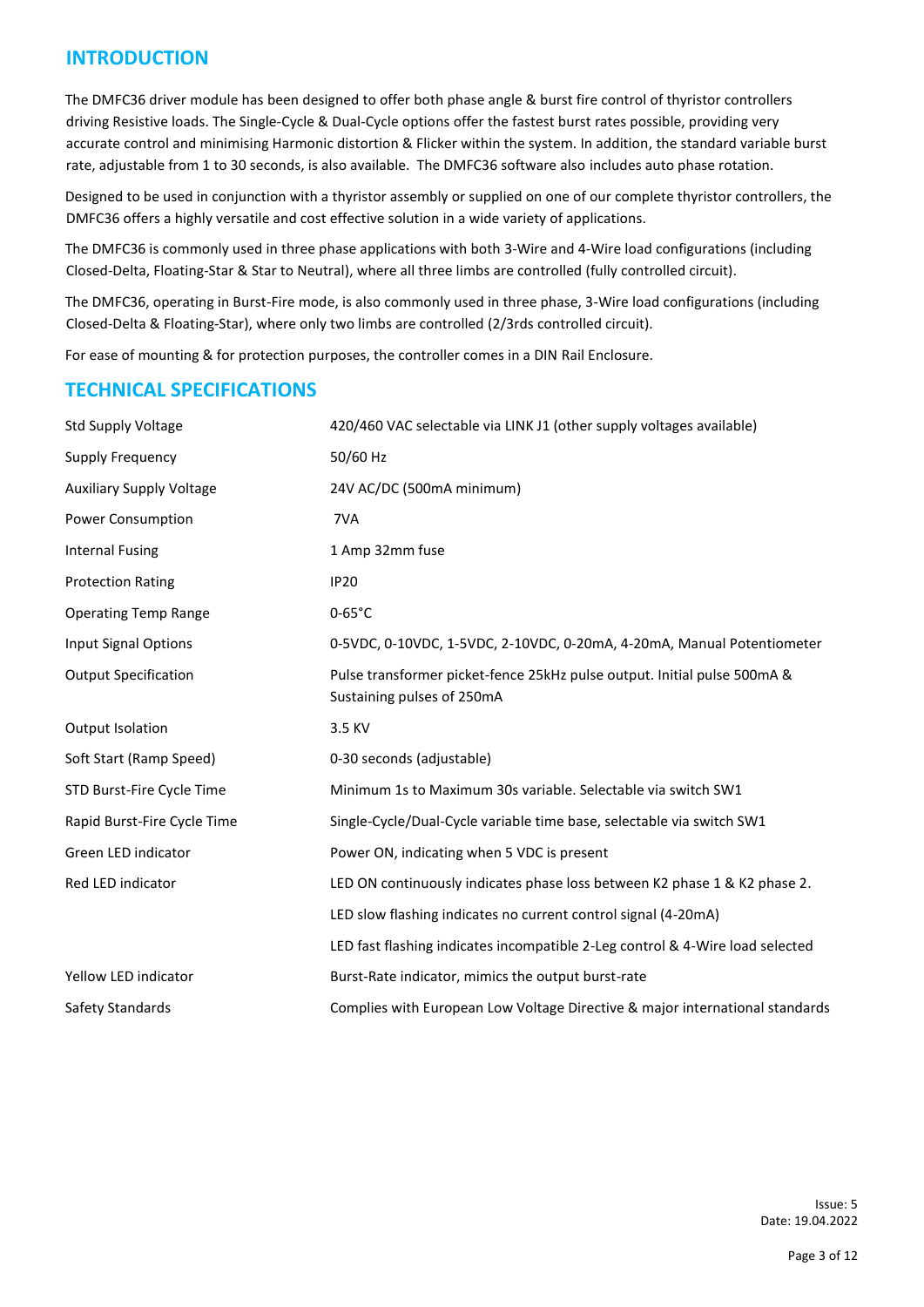# **TERMINALS & CONNECTIONS**

| <b>Terminal</b>                              | <b>Function</b>                                           | <b>Notes</b>                                                                                                                            |  |  |  |  |
|----------------------------------------------|-----------------------------------------------------------|-----------------------------------------------------------------------------------------------------------------------------------------|--|--|--|--|
| 9-way terminal block reading from Left-Right |                                                           |                                                                                                                                         |  |  |  |  |
| 1                                            | 5V DC output (50mA max.)                                  | This supply used to feed 5VDC to the clockwise end<br>of the manual control potentiometer or auxiliary<br>circuit.                      |  |  |  |  |
| 2                                            | +VE voltage control signal input                          | +ve control signal input from Temperature Controller<br>or connect to wiper of a manual control<br>potentiometer                        |  |  |  |  |
| 3                                            | Ground / 0V - VE voltage control signal<br>input          | -VE control signal input from Temperature Controller<br>or connect to the counter clockwise end of the<br>manual control potentiometer. |  |  |  |  |
| 4                                            | +VE Current signal input                                  | +VE Current signal input, 0-20mA or 4-20mA                                                                                              |  |  |  |  |
| 5                                            | Ground / 0V                                               | -VE Current signal input, 0-20mA or 4-20mA                                                                                              |  |  |  |  |
| 6                                            | <b>INHIBIT</b>                                            | CLOSE Contacts to DISABLE (shut down) controller                                                                                        |  |  |  |  |
| 7                                            | <b>INHIBIT</b>                                            | <b>OPEN Contacts to ENABLE the controller</b>                                                                                           |  |  |  |  |
| 8                                            | (Common OV Line)                                          | External -VE 24VDC supply only required if supply to<br>L1 and L2 are not being used                                                    |  |  |  |  |
| 9                                            | +24V AC or DC input                                       | External +VE 24VDC supply only required if supply to<br>L1 and L2 are not being used                                                    |  |  |  |  |
| <b>Additional Connections</b>                |                                                           |                                                                                                                                         |  |  |  |  |
| HI/LO                                        | High / Low Jumper Link                                    | Select High or Low supply voltage range                                                                                                 |  |  |  |  |
| L1 & L2                                      | AC Supply input use any 2 phases or<br>phase and Neutral. | AC supply only required if 24V DC supply to terminals<br>8 and 9 are not being used                                                     |  |  |  |  |
| G1 & K1<br>G2 & K2                           | Output connections to Thyristor's                         | Timing reference inputs from K2 of Phase 1 and K2 of<br>Phase 2 are taken from here                                                     |  |  |  |  |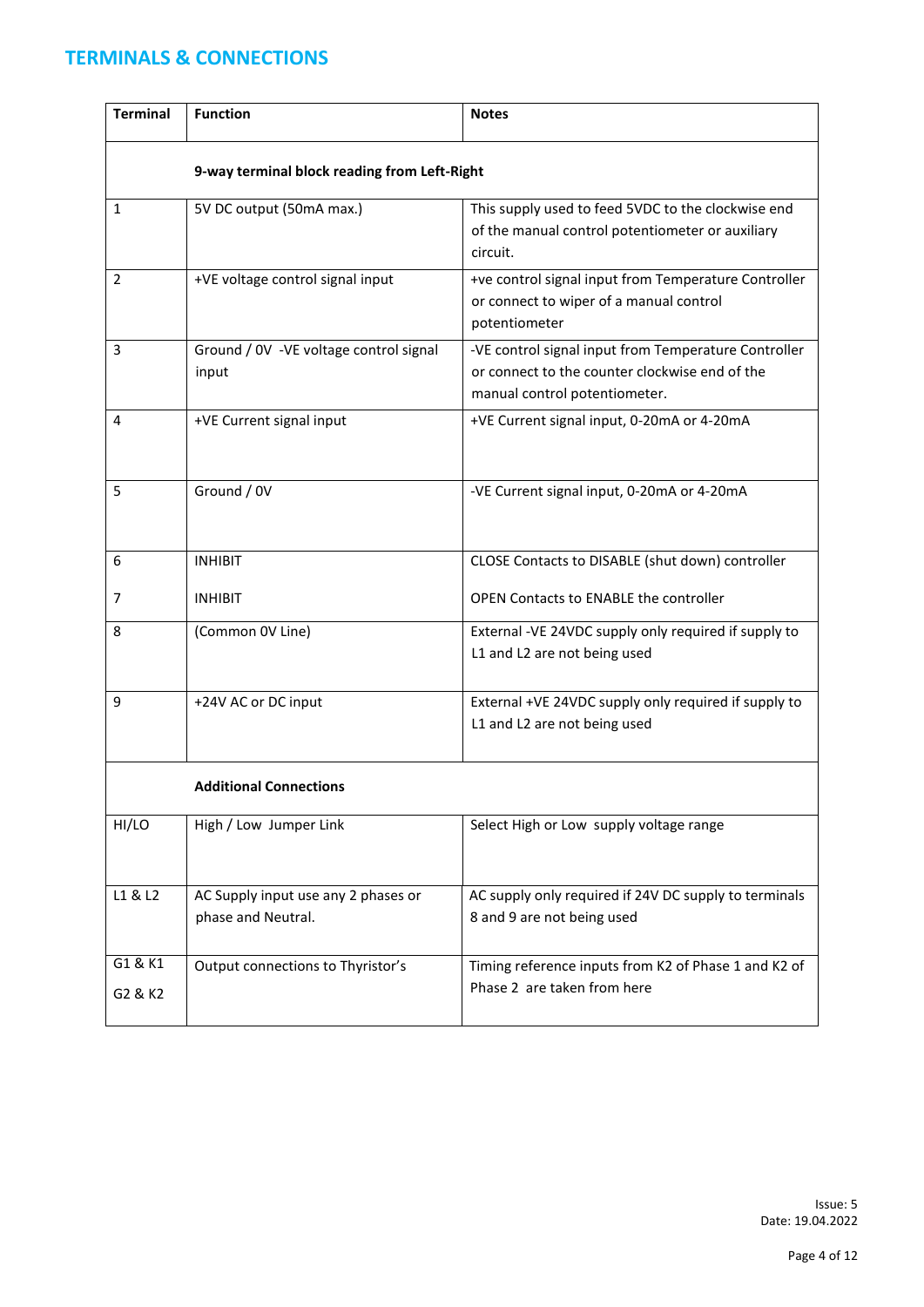#### **SWITCH SETTINGS**

| <b>SW1 Settings</b>     |                                                                                                                                                                                           |  |  |  |
|-------------------------|-------------------------------------------------------------------------------------------------------------------------------------------------------------------------------------------|--|--|--|
| ON=1 (UP) OFF=0 (DOWN)  |                                                                                                                                                                                           |  |  |  |
| SW1 6 way DIP switch    | <b>Notes</b>                                                                                                                                                                              |  |  |  |
| <b>Brown Switch ON</b>  | Phase Angle Enabled                                                                                                                                                                       |  |  |  |
| <b>Brown Switch OFF</b> | Phase Angle Disabled                                                                                                                                                                      |  |  |  |
| Red Switch ON           | <b>Burst Fire Enabled</b>                                                                                                                                                                 |  |  |  |
| Red Switch OFF          | <b>Burst Fire Disabled</b>                                                                                                                                                                |  |  |  |
| Orange Switch ON        | VR1 Clockwise : Dual Cycle<br>VR1 Anti-Clockwise : Single Cycle                                                                                                                           |  |  |  |
| Orange Switch OFF       | Variable Burst Rate set by VR1 TIME BASE 1 to 30 seconds                                                                                                                                  |  |  |  |
| Yellow Switch ON        | When this switch is ON it sets an offset of 20%, this mode is used for control signals which<br>do not start from 0, such as 1-5V, 2-10V and 4-20mA.                                      |  |  |  |
| Yellow Switch OFF       | In this position there is no offset, this mode is used for control signals starting from 0, such<br>as 0-5V, 0-10V and 0-20mA.                                                            |  |  |  |
| Green Switch ON         | <b>Current Control Signal Enabled</b>                                                                                                                                                     |  |  |  |
| <b>Green Switch OFF</b> | Voltage Control Signal Enabled                                                                                                                                                            |  |  |  |
| <b>Blue Switch ON</b>   | The controller is set for a 3-Wire configured load (Closed-Delta or Floating-Star), where<br>there is no Neutral connection.                                                              |  |  |  |
| <b>Blue Switch OFF</b>  | The controller is set for 4-Wire configured load (Star to Neutral), where there is a Neutral<br>connection to the Star Point. Note in this position the Green switch must be switched OFF |  |  |  |
| Purple Switch ON        | The controller is set up to control 2 limbs L1 and L2 of `a three phase load L3 is connected<br>directly to the load, Neutral must not be connected in this configuration                 |  |  |  |
| Purple Switch OFF       | The controller is set up to control all 3 limbs of a three phase load the star point maybe<br>floating or connected to Neutral                                                            |  |  |  |
| Grey Switch ON          | The controller is set for 0-10V DC control signals                                                                                                                                        |  |  |  |
| Grey Switch OFF         | The controller is set for 0-5V DC control signals and manual control uses a 5K Potentiometer                                                                                              |  |  |  |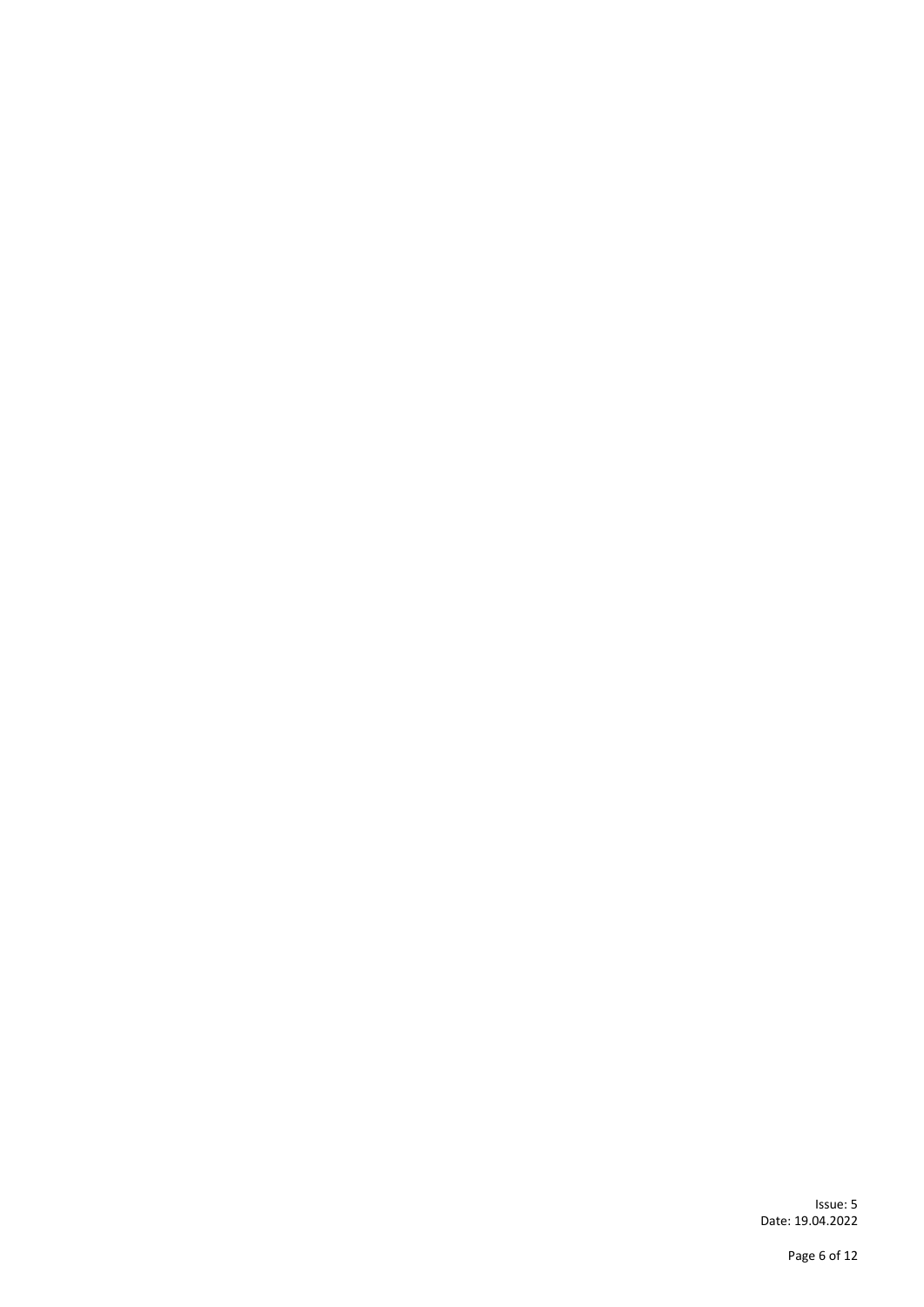# **WIRING (THYRISTOR CONNECTIONS)**



**NOTE: For 2-leg (2/3rd) control, L3 phase reference must be connected to PHASE-3, K2.**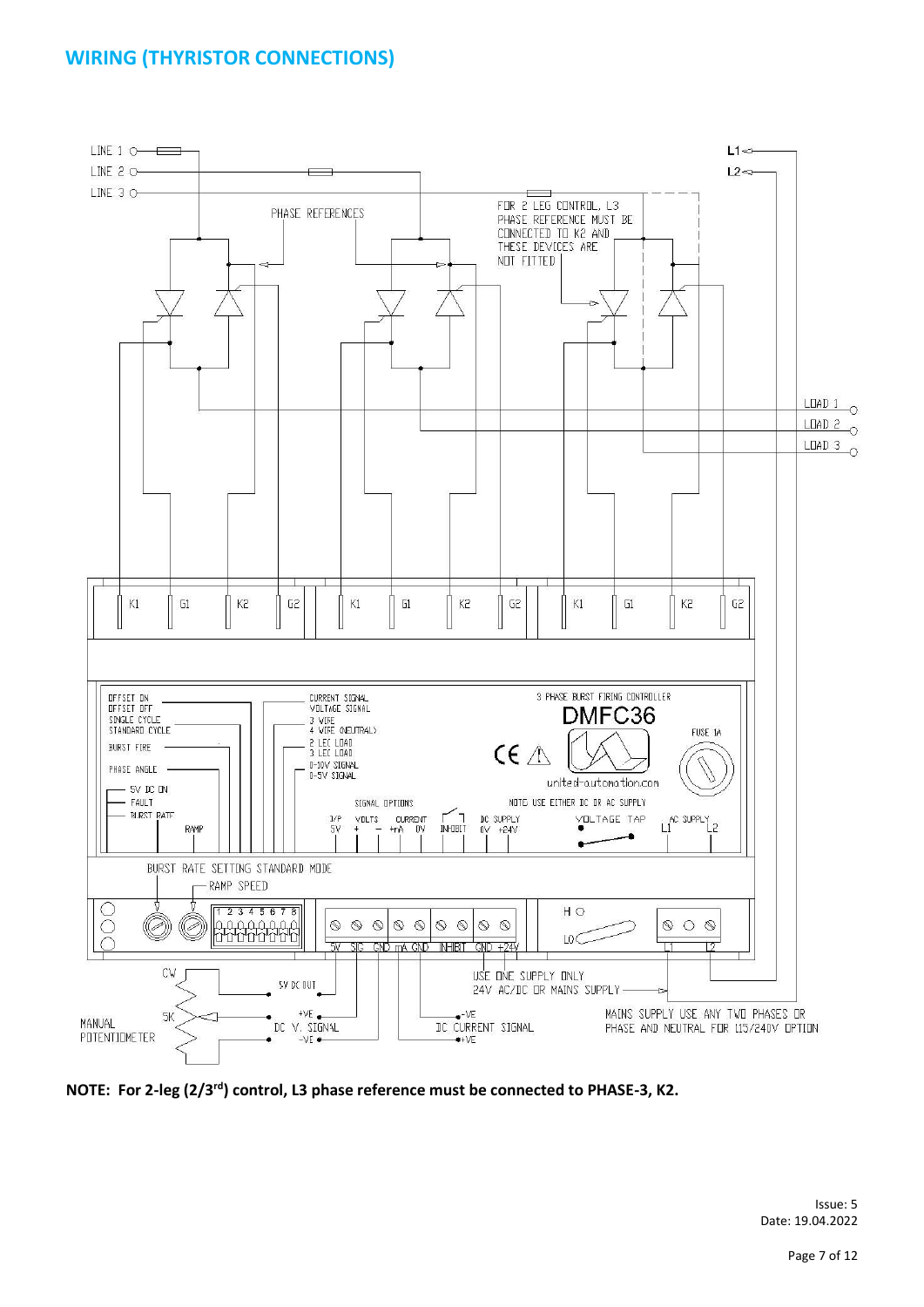# **APPLICATION CIRCUITS**



**Typical 3-Phase, 3-Wire, 4-Wire & 6-Wire Load configurations (all three phases switched).** 

**Typical 3-Phase, 3-Wire Load configurations (only two of three phases switched) Burst-Fire mode only.** 



#### **TERMINAL CONNECTIONS**

Connections are made to the above terminals which will accept wires up to 1.5mm<sup>2</sup> cross section. The use of screened cable is not usually necessary for control signal wiring within a panel.

Normal precautions should be taken to keep signal wiring away from power cables, in particular avoid running signal cables parallel to power cables in the same trunking. See ITA datasheet for more information.

#### **PHASE REFERENCE**

The phase references, for the zero voltage detection circuit is taken from both of the K2 connections of PHASE 1 and PHASE 2, this phase reference is provided by the Cathode connections of the thyristor modules so the correct orientation of the thyristor modules is required see the schematic diagram. If the line supply to either of these phases is not present the Red LED will be on continuously and the output drive will be inhibited until the supply to these phases is reinstated.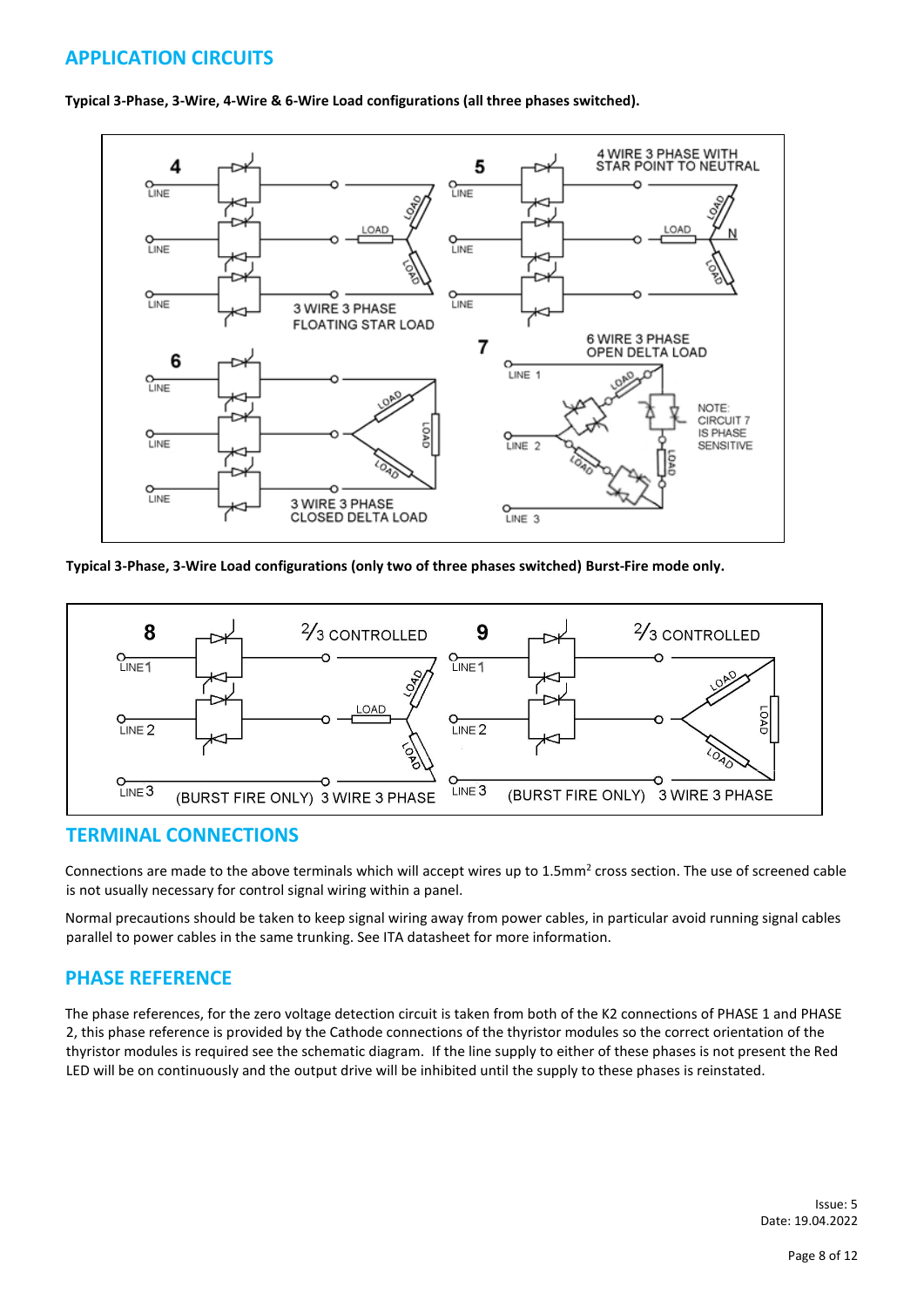### **WAVEFORMS (TYPICAL FOR SINGLE-CYCLE & DUAL-CYCLE SWITCHING)**

The following diagrams show representations of voltage waveforms for Burst-Fire (Single-Cycle & Dual-Cycle switching) operation. The heavily outlined portion of the sinusoidal train indicates when the thyristors are switched on, and the lighter portion indicates when they are off. The waveforms show zero voltage (and thus current) switch on, and zero current switch off.

A more comprehensive set of waveforms and Harmonics information is available in a separate appendix document Ref : X10789.

#### Single cycle fast burst 50% setting 2 leg control



Dual cycle fast burst 50% setting 2 leg control



Single cycle fast burst 50% setting 3 leg control 3 wire load



Single cycle fast burst 50% setting 3 leg control 4 wire load



**EMC Standards** Complies with the European EMC Directive for operation in an industrial environment

The following standards have been applied in whole or in part in the design of this controller; EN61010-1, EN61000- 6-2, EN 50 081 part 2.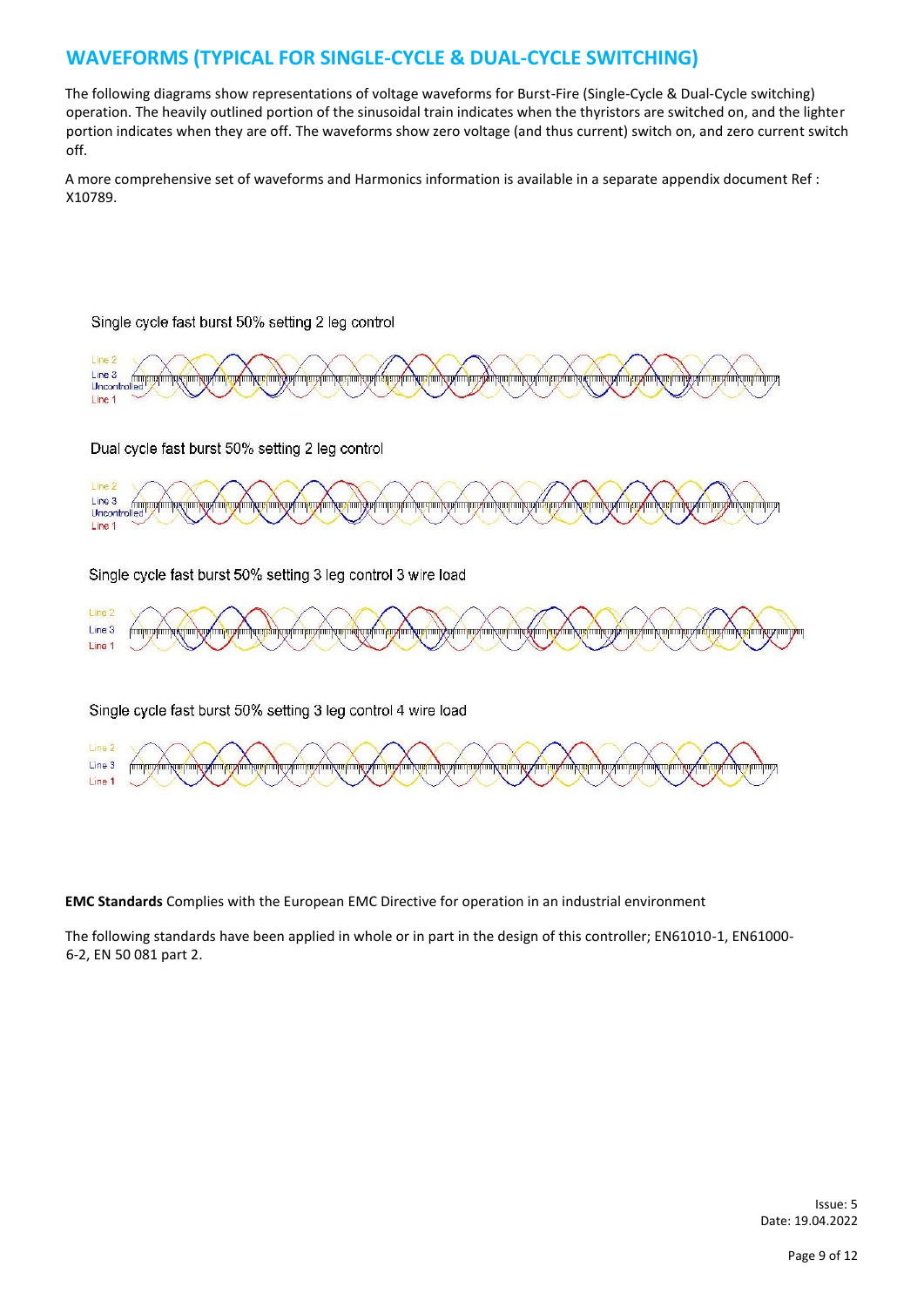### **DIMENSIONS**

Overall dimensions are as shown.





#### **FIXING**

Unit should be installed on TS35 DIN rail via DIN clip on base of control module.

#### **WEIGHT**

The unit DMFC36 complete module (as photo) has a typical weight =<500g.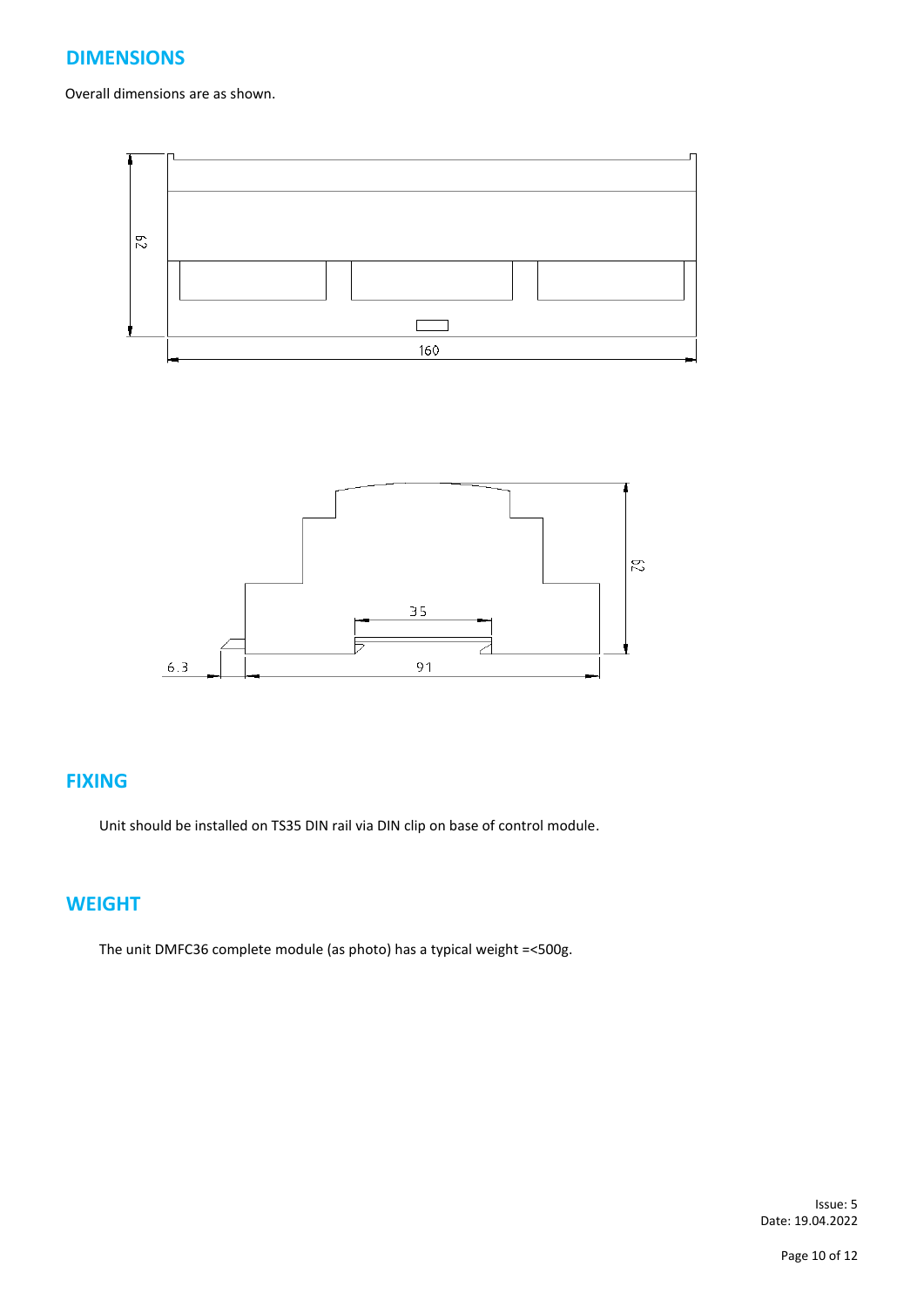#### **RECOMMENDATION & SAFETY REQUIREMENTS**

#### **SUPPORTING DATASHEETS FOR PRODUCTS AND APPLICATIONS**

Other documents, which may be appropriate for your applications, are available on request.

| <b>CODE</b> | <b>IDENTITY</b> | <b>DESCRIPTION</b>                                                                                                                                                    |
|-------------|-----------------|-----------------------------------------------------------------------------------------------------------------------------------------------------------------------|
| X10772      | 3-RFI           | Filter recommendation: Addressing the EMC directive.                                                                                                                  |
| X10213      | <b>ITA</b>      | Interaction: Uses for phase angle and for burst fire control.                                                                                                         |
| X10255      | <b>SRA</b>      | Safety requirements: Addressing the Low Voltage Directive (LVD) including, Thermal<br>data/cooling, Live parts warning Earth requirements and Fusing recommendations. |
| X10322      | APC.            | <b>Application Circuits.</b>                                                                                                                                          |
| X10789      | <b>WAV</b>      | Single or Dual Cycle Waveforms & Harmonics Data.                                                                                                                      |

#### **NOTES:**

It is recommended that installation and maintenance of this equipment should be carried out by suitably qualified personnel, with reference to the current edition of the I.E.T. Wiring Regulations BS7671. The regulations contain important requirements regarding the safe installation of electrical equipment.

Additional 'failsafe circuitry' e.g. line circuit breakers, high-speed SCR-type and/or general fusing and thermal trips, should be used as part of the main installation requirements.



**Not for general waste**

Issue: 5<br>Date: 19.04.2022 Date: 19.04.2022